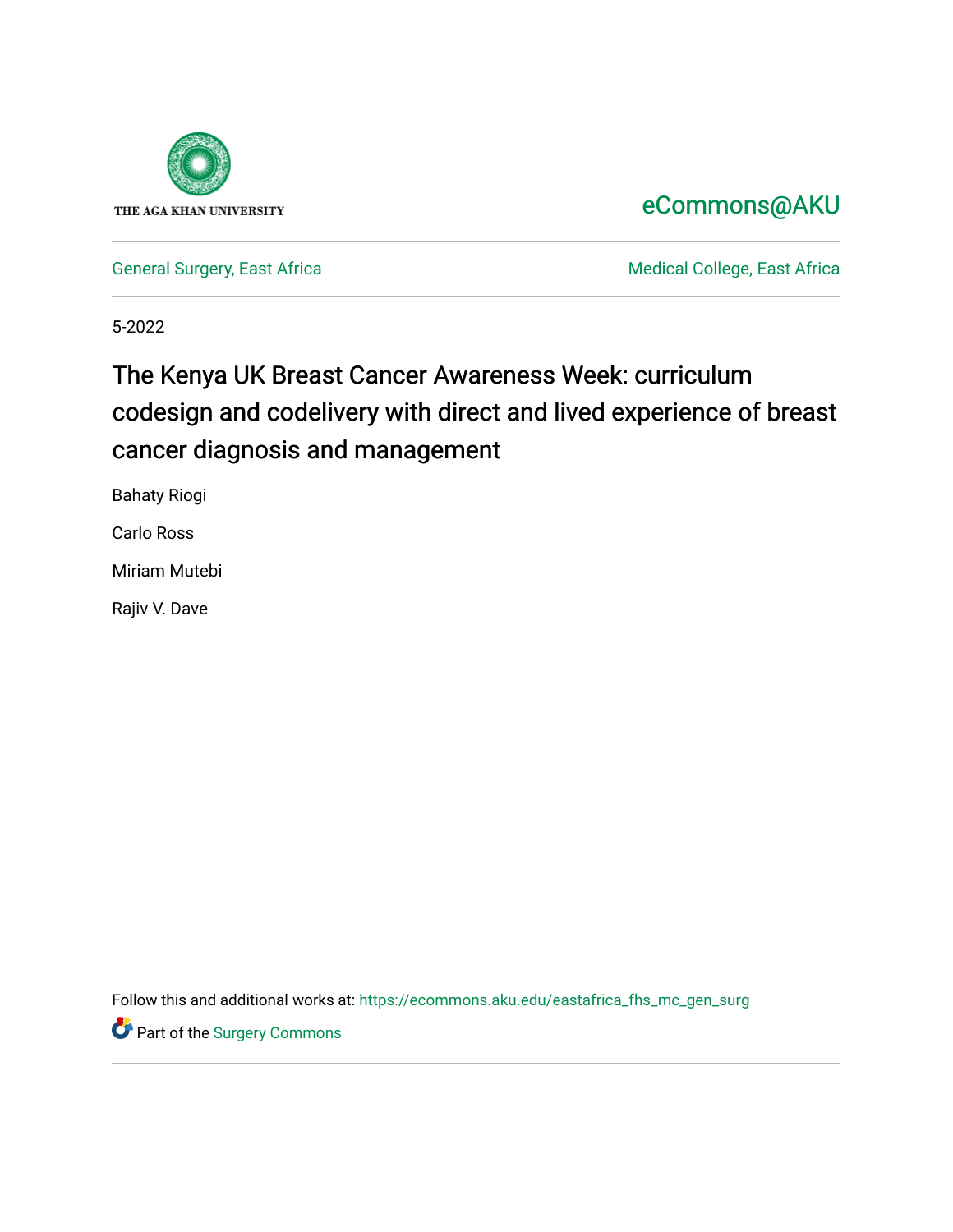## **BMJ Global Health**

# **The Kenya UK Breast Cancer Awareness Week: curriculum codesign and codelivery with direct and lived experience of breast cancer diagnosis and management**

Bahaty Riogi,<sup>1</sup> Carlo Ross,<sup>2</sup> Miriam Mutebi,<sup>3</sup> Rajiv V Dave<sup>2,4</sup>

#### ABSTRACT

To cite: Riogi B, Ross C, Mutebi M, *et al*. The Kenya UK Breast Cancer Awareness Week: curriculum codesign and codelivery with direct and lived experience of breast cancer diagnosis and management. *BMJ Global Health* 2022;7:e008755. doi:10.1136/ bmjgh-2022-008755

#### Handling editor Seye Abimbola

BR and CR are joint first authors.

Received 8 February 2022 Accepted 19 April 2022

#### Check for updates

© Author(s) (or their employer(s)) 2022. Re-use permitted under CC BY-NC. No commercial re-use. See rights and permissions. Published by BMJ.

<sup>1</sup> Department of Surgery, Kisii Teaching and Referral Hospital, Kisii, Kenya

<sup>2</sup>The Nightingale Breast Centre, Manchester University NHS Foundation Trust, Wythenshawe Hospital, Manchester, UK 3 Department of Surgery, Aga Khan University, Nairobi, Kenya 4 Faculty of Biology, Medicine and Health, University of Manchester, Manchester, UK

## Correspondence to

Dr Carlo Ross; carlokeenanross@gmail.com

Global health education holds a paradox: the provision of global health degrees focusing on challenges in low-income and middle-income countries has increased in high-income countries, while those in these low-income and middleincome countries lack access to contribute their expertise, creating an 'information problem'. Breast cancer is a pressing global health priority, which requires curriculum design, implementation, ownership and leadership by those with direct and lived experience of breast cancer.

The Kenya-UK Breast Cancer Awareness Week was conceptualised following the signing of the Memorandum of Understanding between the Kenyan and UK

governments launching the Kenya UK Health Alliance. This alliance aims to promote health cooperation to address Kenya's breast cancer challenge. Here, we present the first of the collaborative's initiatives: a breast cancer global health education programme designed, implemented, owned and led by Kenyan stakeholders.

We present the utilisation of the Virtual Roundtable for Collaborative Education Design for the design and implementation of a nationwide virtual breast cancer awareness week delivered across eleven Kenyan medical schools. By involving partners with lived and/or professional experience of breast cancer in Kenya in all stages of the design and delivery of the awareness week, the project experimented with disrupting power dynamics and fostered ownership of the initiative by colleagues with direct expertise of breast cancer in Kenya.

This initiative provides a platform, precedent and playbook to guide professionals from other specialties in the design and implementation of similar global collaborative ventures. We have used this approach to continue to advocate for global health curricula design change, so that those with lived experiences of global health challenges in their contextualised professional and personal environments are given leadership, reward and ownership of their curricula and further to highlight breast cancer as a global heath priority.

### INTRODUCTION

Global health education holds a paradox: the provision of global health degrees focusing on

## SUMMARY BOX

- $\Rightarrow$  Breast cancer is an evolving global health priority. Breast cancer is the most common cancer and the primary cause of female mortality worldwide. It is estimated that in the next 20 years, 70% of cancers will be diagnosed in countries on the lower end of the socioeconomic gradient.
- ⇒ Discussions within international collaboratives as to whose voices shape global health, medical power and power dynamics are infrequent. We present the codesign and codelivery of an international breast cancer collaborative designed, led and owned by those with direct and lived experience of breast cancer in Kenya, to guide professionals from other specialties in allyship of similar global health collaboratives.
- ⇒ We present the utilisation of the Virtual Roundtable for Collaborative Education Design for the design and implementation of a nationwide virtual breast cancer awareness week delivered across eleven Kenyan medical schools.
- $\Rightarrow$  By involving partners with direct and/or lived experience in international collaboratives, typical power dynamics between international partners and within the patient-health professional relationship itself can be disrupted effectively.

challenges in low-income and middle-income countries (LMICs) has increased in highincome countries<sup>12</sup> while those in LMICs lack access to contribute their expertise creating an 'information problem'.<sup>3</sup> Breast cancer is a pressing global health priority which requires curriculum design, implementation, ownership and leadership by those with direct and lived experiences of diagnosing and managing breast cancer in their respective countries.

Breast cancer is the most common cancer and the primary cause of female mortality worldwide. In 140 of 184 countries, breast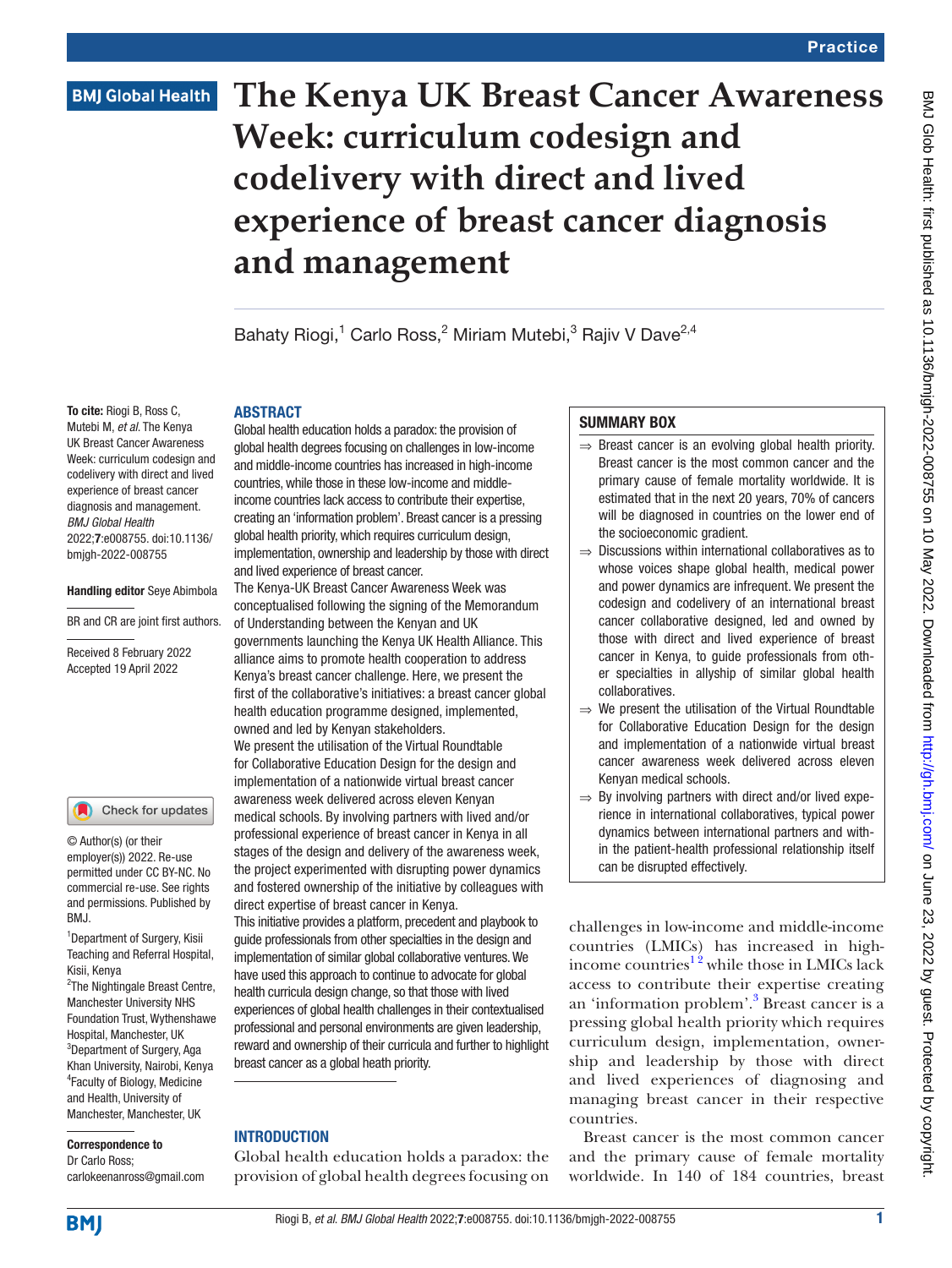cancer is the most commonly diagnosed cancer.<sup>[4](#page-8-2)</sup> In 2020, 2.3million women were diagnosed with breast cancer and  $685000$  deaths were recorded globally.<sup>5</sup> It is estimated that in the next 20 years, 70% of cancers will be diagnosed in countries on the lower end of the socioeconomic gradient.<sup>6</sup> Globally, breast cancer survival rates differ substantially across this gradient, with an estimated 5-year survival of 80% in those highest, to under  $40\%$  in those lowest along the gradient.<sup>78</sup> It is imperative that equitable, efficient, effective and responsive global health curricula are developed, designed and delivered by those with lived experience of tackling breast cancer.

In Kenya, breast cancer is the most common malignancy accounting for 23% of all cases of female cancers (34 per 100 000).[9](#page-8-6) Furthermore, in Kenya, breast cancer is the primary cause of cancer-related morbidity and mortality in women. $10-12$  The annual incidence of breast cancer in Kenya is predicated to rise to 7396 (66% increase) with an annual mortality of 3258 people by  $2025$ .<sup>13 14</sup> The majority of women present with late stage or locally advanced disease (stage 3 or 4) with only 6.2% presenting within 1 month of their symptoms.<sup>15</sup> This is evidenced across the Kenyan healthcare system which is a mix of public and private provision.<sup>12'16</sup> Proposed theories for delayed presentation include painless symptoms and medical reassurance of benign nature of symptoms, however, there is a paucity of data regarding breast cancer education for medical students, professionals and the public.<sup>9</sup> <sup>15</sup> <sup>17</sup>

In Kenya, the breast cancer curriculum is delivered to undergraduate and postgraduate students as part of their training. The basics of breast anatomy, physiology and pathology are taught in the 'preclinical years' of medical school (first and second year) while the clinical application of this knowledge is taught during the clinical rotations (third to sixth year). Doctors in specialist training programmes such as surgery, radiology, oncology and pathology will have exposure to a curriculum which includes management of breast disease. The curriculum is delivered by clinicians in these respective disciplines who have not necessarily received subspecialist breast diseases training. At the time of writing this article, there are no specialist training programmes in breast surgery, breast radiology or breast pathology in Kenya as is available in other countries such as the UK, resulting in trainees having to seek this sub-specialist training outside of Kenya. As breast cancer is one of the most common malignancies in Kenya, an in-depth training and understanding of the management of this condition is crucial to the delivery of effective, efficient, equitable and responsive breast cancer care.

#### DISRUPTING TYPICAL POWER DYNAMICS

The Kenya-UK Breast Cancer Awareness Week (KUKBCAW) was conceptualised following the signing of the Memorandum of Understanding between the Kenyan and UK governments, launching the Kenya UK Health

Alliance (KUKHA). The KUKBCAW aims to promote health cooperation to address Kenya's breast cancer challenge and champions the ownership of strategic direction by Kenyan institutions with regard to health initiatives in the country while first recognising, and second aiming to offset, typical power dynamics present in the creation of global health curricula.<sup>18</sup>

Here, we present the first KUKBCAW; a programme designed, implemented, owned and led by stakeholders with direct and lived experience of breast cancer in Kenya. We use the term 'direct and lived experience' as a broad umbrella term for collaborators with professional (physicians, nurses, public health officials) and/or personal experience (patients and survivors with current or previous exposure to breast cancer or other cancer services in Kenya) of the Kenyan health system.

Discussions within international collaborations as to what constitutes medical power and power dynamics are infrequent<sup>19</sup> with theories posited for the presence of these power dynamics including the existence of four major types of power 'capital'<sup>20 21</sup>: (1) cultural capital, which includes non-academic factors bolstering power such as academic credentials and style of speech, (2) social capital—social networks and connections, (3) financial capital and (4) symbolic capital, understood as legitimacy.<sup>20–23</sup> Many struggles in global health international collaborations centre around which party is right about what intervention to use to improve population health. In these struggles, global health actors within partnerships often draw on these four forms of capital to advance their ideas thus perpetuating power dynamics, the information problem and an ineffective use of knowledge[.3 20 24](#page-8-1) These power dynamics present in international collaborations are also inherently present in the physician–doctor relationship.[25 26](#page-8-14) We, thus, present the codesign and codelivery of the KUKBCAW by those with direct and lived experience of breast cancer diagnosis and management in Kenya to guide professionals from other specialties in allyship in the design and implementation of similar global collaborative ventures, to highlight breast cancer as a global health priority and to advocate and highlight this methodology as a means to disrupt dynamics between international partners and within the patient-health professional context itself.

We present the utilisation of the 'Virtual Roundtable for Collaborative Education Design' (ViRCoED) model developed by Sbaiti *et*  $a^{27}$  as a methodology for designing and implementing a nationwide virtual breast cancer 'awareness week' delivered across eleven Kenyan medical schools which championed those with direct and lived experience of breast cancer in Kenya in order to disrupt typical power dynamics and extend ownership beyond traditional faculty curricula creators.

The primary aim of this collaborative was to: (1) provide a high-quality breast cancer education and awareness to students (undergraduate and postgraduate) and doctors in Kenya, where the contents and processes of the 'awareness week' were designed, implemented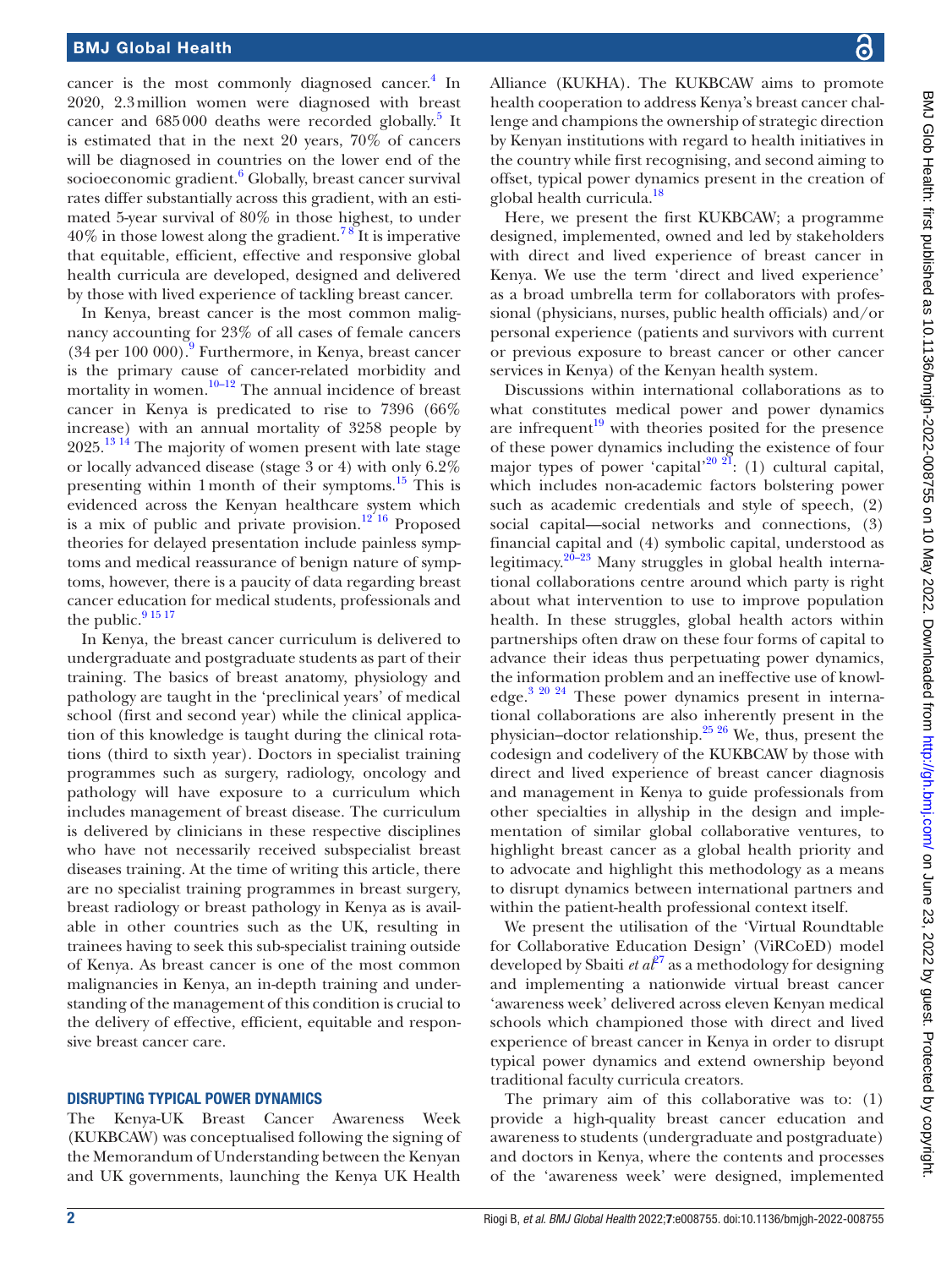and led by Kenyan stakeholders (clinicians, epidemiologists, key opinion leaders (KOL; an individual who is recognised by Kenyan stakeholders as an expert medical and/or surgical and/or public/global health experience in cancer management in Kenya and sub-Saharan Africa), civil society organisations (CSOs)) using the ViRCoED model; (2) provide a platform for patient and public awareness to discuss and dispel myths and misconceptions of breast cancer in Kenya, designed and delivered by Kenyan stakeholders using this same model; (3) demonstrate feasibility of online platforms for delivery of sustainable global health curricula and (4) develop international relationships between stakeholders in Kenya and the UK, to facilitate a lasting collaboration in capacity building through training, education and bilateral peer-to-peer knowledge transfer, disrupting historic unbalanced power dynamics.

We present our experiences to act as a template and guide other professionals from other specialties in the design and implementation of global health education initiatives and as a methodology to disrupt typical power dynamics. Further, we present these findings to improve awareness of breast cancer as a global health priority by engaging professionals in the UK, sub-Saharan African and internationally.

#### VIRTUAL ROUNDTABLE FOR COLLABORATIVE EDUCATION **DESIGN**

The ViRCoED model was first developed to adapt the Global Health BSc curriculum at Imperial College London to incorporate the lived experiences of the Syrian conflict.<sup>27</sup> The ViRCoED model, which builds on experiential learning,  $28\frac{29}{2}$  was formed on the principle of 'subsidiary', where decisions about helping others to reach a common good should practically and ethically be organised at the most local level and only deferred distally if necessary.<sup>24</sup> As outlined by Sbaiti *et al*, the ViRCoED model seeks to provide a platform for global health educators to involve stakeholders who should eventually become leaders of the programme itself. $27$ 

We used the ViRCoED model for the design and implementation of the KUKBCA first Breast Cancer Education Week. Kenyan clinicians (oncologists, pathologists, radiologists, surgeons and nurses), public health epidemiologists, individuals from the Kenya National Cancer Prevention Programme, KOLs, CSOs, technicians (data scientists) and cancer support charities with patient survivors were invited to participate in the ViRCoED process. As this was a collaborative endeavour between Kenya and the UK, stakeholders within the UK system were also invited, including but not limited to, clinicians (oncologists, pathologists, radiologists, surgeons and nurses), public health researchers and academics. Key to this process was the inclusion of those with direct and lived-experience of breast cancer in Kenya and have demonstrated an engagement and understanding of global health, including British-Kenyan diaspora,

UK-fellowship-trained Kenyan surgeons, UK faculty with experience working in LMICs, members of the 'International Forum' of the UK Association of Breast Surgery, The College of Surgeons of East, Central and Southern African, the Kenya Association of Breast Surgeons under the Surgical Society of Kenya and breast cancer patients and survivors.

Through the ViRCoED model, the curriculum development focused on the clinical need in Kenya and emphasised on local data and local situation as opposed to the business-as-usual curriculum that has a lot of borrowed concepts and concentrates on the ideals which may be impractical. The education design allowed curriculum themes to be developed and shaped by those with lived experience specific to breast care, rather than general university or institutional faculty. The incorporation of the patient and public session was unique too as this enabled the students (both undergraduate and postgraduate) to understand the experience of the survivors in breast care journey and how national policy impacts on breast services. The design was able to address vast areas that span across science, social, public awareness and research, enabling the student to directly apply these aspects in breast care and appreciate how they build on each other, rather than learning them in isolation. Through the joint faculty from Kenya and the UK the delivery of the content saw a discussion that explored the current situation in Kenya and how best to work with the available resources to improve on breast cancer services.

To disrupt typical power imbalances between international collaborators, the ViRCoED roundtable was chaired by the co-leads of the KUKBCAW, RVD and BR, but Kenyan stakeholders were leaders of the discussion, with the ultimate direction and decision of the breast cancer awareness week format being theirs. The role of the UK and international faculty was to act as allies, championing the direction and ownership by those with direct and lived experiences of breast cancer in Kenya, thus aiming to reciprocate these typical power capitals seen in international collaborations. Harnessing the contribution of Kenyan diaspora as the international colead (author RVD) was important. In Tropical Health and Education Trust's (THET) report 'Experts In Our Midst', it was recognised that these individuals "have a marked ability to work within a system with unfamiliar power dynamics and cultivate a deep appreciation for the value of new ideas through a profound understanding of other health systems".<sup>30</sup> The inclusion of patients and survivors of breast cancer in Kenya, through Kenyan cancer support charities, was fundamental to the success of this collaboration and in further disrupting power dynamics at the physician–doctor level. $^{19}$  Patients and survivors highlighted the information needs of the community/ those affected by breast cancer in Kenya and how to use the knowledge of those with direct and lived experiences could be used most efficiently and effectively. Inviting patient advocate groups to the ViRCoED roundtable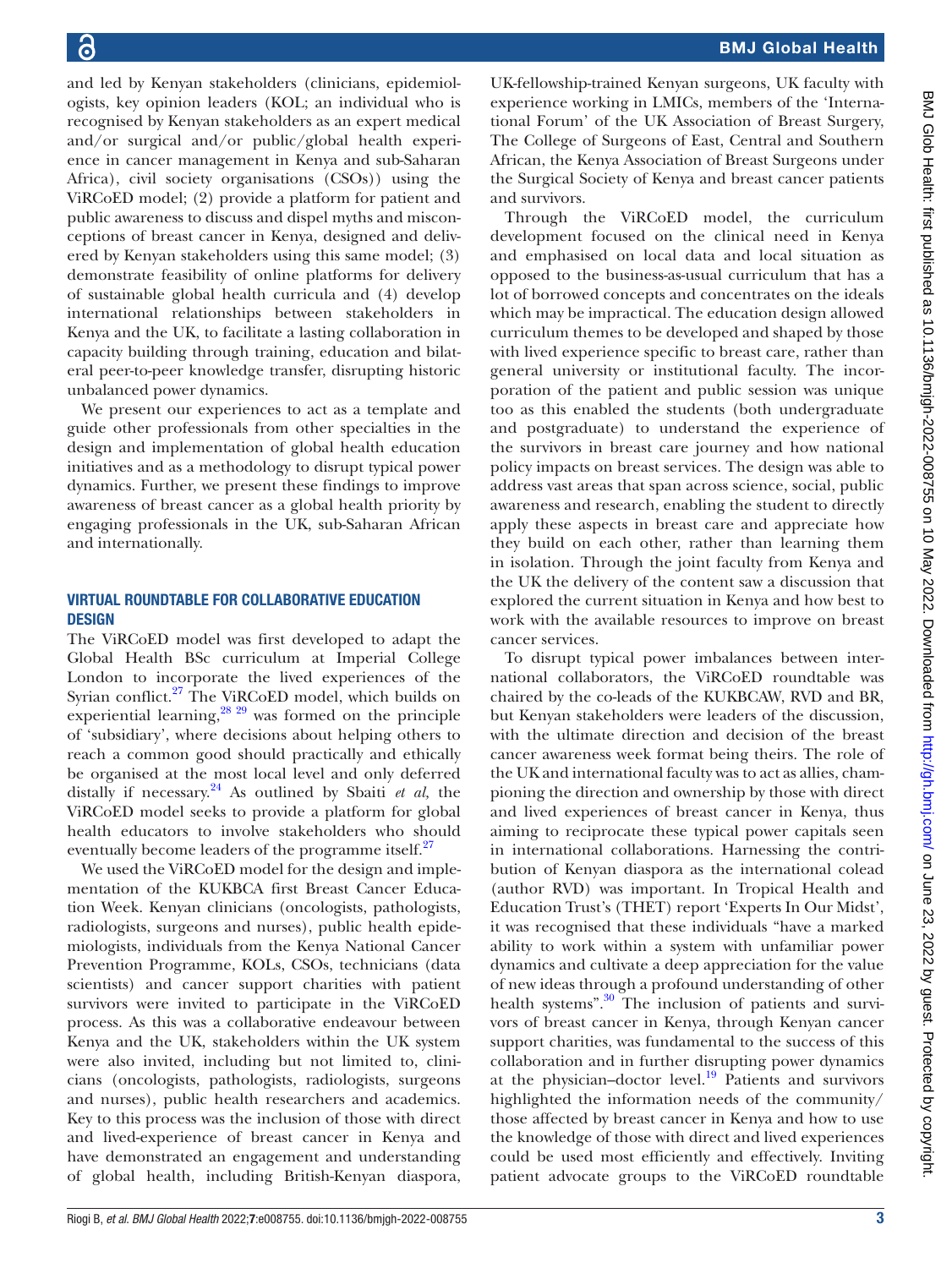ensured the collaboration truly served those it sought to become allies of.

The ViRCoED model was complemented by framing the 'Breast Cancer Awareness Week' as a health system innovation; this provided a toolkit to ensure integration, adoption, assimilation and sustainability of this education week[.31](#page-8-19) By this, we mean the authors used Atun *et al* framework during the ViRCoED roundtable, discussing clearly the 'problem' our awareness week sought to address (breast cancer awareness and education), our 'intervention'(the KUKBCAW), the 'adoption system' (Kenyan institutions) that would incorporate the intervention and finally, the contextual factors (ecological, technological and sociocultural) influencing the KUKBCA $W^{31}$  in order to achieve the outcomes of increased awareness among future health professionals and the population and ownership and leadership by those with direct and lived experience of breast cancer in Kenya.

We conducted two ViRCoED roundtable discussions (3hours each) with a total of 49 collaborators involved. The founders of the KUKBCAW, specifically the Kenyan stakeholders, introduced the concept of the model and the proposed programme outline. Discussions were then led by Kenyan stakeholders who encouraged all partners to engage regarding the scope, aims, design and delivery of the programme. Three primary objectives were outlined in the first ViRCoED roundtable:

- 1. Define the learning outcomes and course content of the breast cancer education week.
- 2. Design learning activities which both meet the learning outcomes and are appropriate to the participants.
- 3. Determine an appropriate medium through which the education week could be delivered.

#### KENYA UK BREAST CANCER ALLIANCE EDUCATION WEEK

Through the roundtables, the first KUKBCAW was formulated. This was delivered by those attending the

ViRCoED and the aforementioned stakeholders over an online webinar platform (Zoom) and used a support webpage and community engagement platform; the THET online platform 'Pulse'. The Pulse platform aims to enable sharing of learning, project development and furthering a sense of community among health partnerships and volunteers. We used this platform, creating a KUKBCAW page to post links to engage with the education week virtually and further as an interactive page for students and healthcare professionals to interact with counterparts in the UK and internationally. As this was a Kenyan and UK collaborative, each day was chaired by a Kenyan and UK representative, with each individual session within the seminars also having equal representation to ensure appropriate scope and perspective. An overview of the week can be seen in [figure](#page-4-0) 1.

The programme was categorised into three broad components: 'undergraduate', 'postgraduate' and 'other'. The undergraduate components consisted of three 2-hour seminars; 'Breast Cancer: The Basics' covering anatomy, physiology, pathology, risk factors and screening for breast disease; 'Breast Cancer: Diagnosis' focusing on the triple assessment, staging of breast cancer and the role of the multidisciplinary team (MDT); and 'Breast Cancer: Treatment' with separate lectures on surgical, radiological, and oncological management of breast cancer. There were three 2-hour postgraduate sessions delivered and moderated equally by Kenyan and UK clinicians, surgeons and oncologists entitled 'The modern-day management of the axilla', 'Breast conservation vs mastectomy' and 'Adjuvant treatment of breast cancer'. Finally, the 'Other' components consisted of an 'International health policy session', a 'Patient and public awareness session', 'Breast cancer nursing session' and an 'International research session'. The 'International health policy session' was delivered by the Head of the National Cancer Control, Ministry of Health Kenya, and



<span id="page-4-0"></span>Kenya-UK Health Alliance 1<sup>st</sup> Breast Cancer Awareness Week 4<sup>th</sup> October 2021

Figure 1 Overview of KUKBCA breast cancer awareness week. KUKBCA, Kenya-UK Breast Cancer Awareness.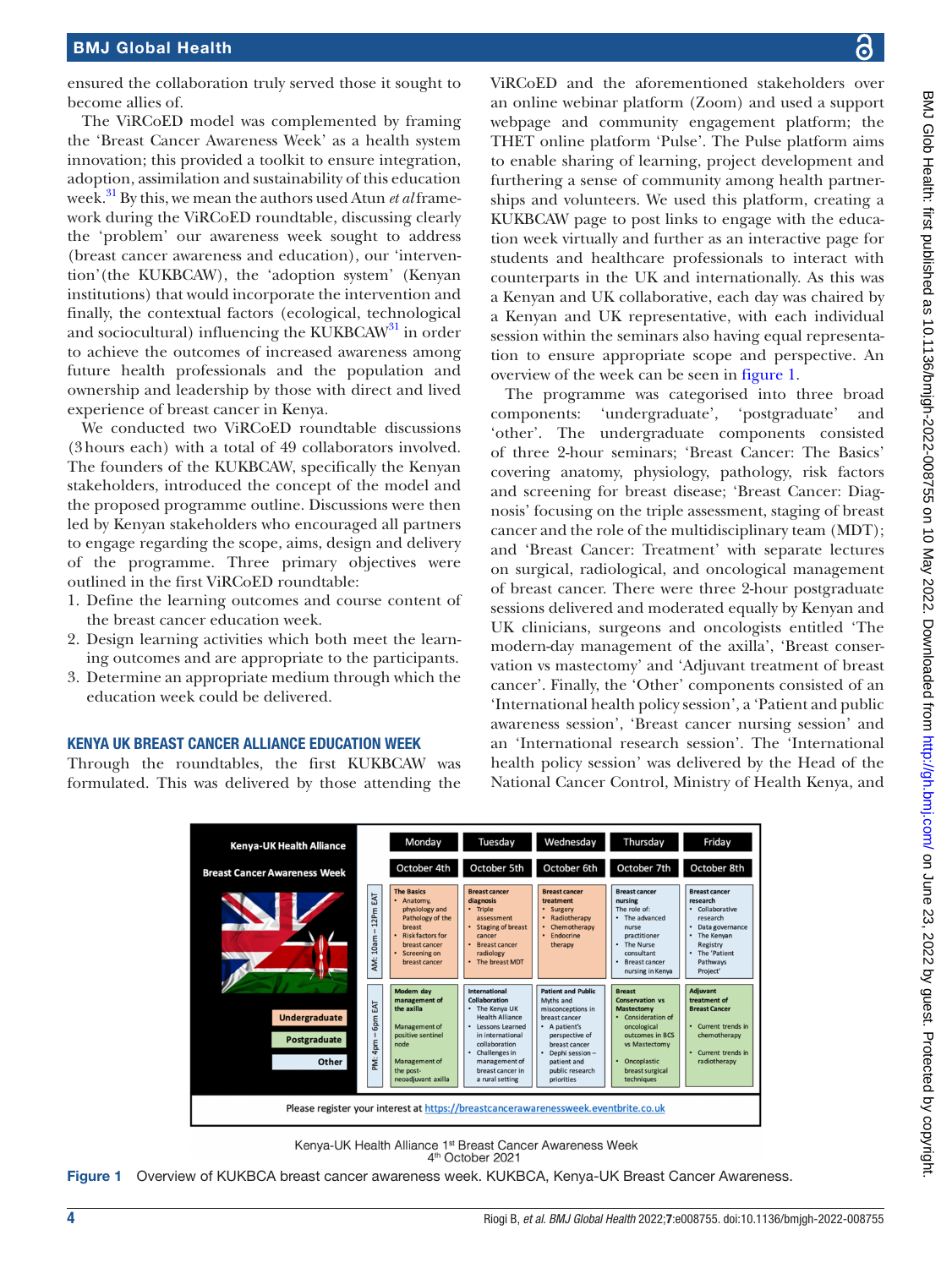featured the release and discussion of Kenya's 'Breast Cancer Control Action Plan'. The 'Patient and public awareness session' was led by breast cancer patients and survivors from Kenya (via the Kenyan cancer support networks 'Faraja Cancer Support' and 'Martha Cancer Survivors Support Centre') and the UK. This event was livestreamed on social media to broaden access. The 'Breast cancer nursing' session explored the role of the breast cancer nurse in the UK and how this can be applied to the Kenyan setting and finally, the 'International Research' session discussed the principles and practice of international collaborative research.

#### REFLECTIONS ON THE CONTENT, DELIVERY AND PARTICIPANT **FEEDBACK**

The virtual nature of the course enabled a real-time fieldwork diary documenting the questions and themes explored by the participants to be captured. During the awareness week delivery, one author (CR) acted primarily as the course coordinator, enabling the documentation of this diary. This documentation was complemented by formal feedback questionnaires for each session. Using these two sources, the data were analysed to identify recurrent thematic themes which we present below as questions raised or comments made, during the programme.

#### Undergraduate sessions

The three undergraduate sessions experienced high levels of turn out and engagement. We present three questions posed by the undergraduate students during these sessions to demonstrate key take home messages: (1) the enabling environment this education collaborative creates for the exchange of ideas and cultures; (2) the ability of the collaborative awareness week to promote future collaboration and (3) the ability to create an international research platform led by country stakeholders, advocates and future leaders.

In the first undergraduate sessions, students asked 'How does a one-stop clinic/triple assessment work in the UK and how does this translate to Kenya?' A recurring theme during this session was active exploration by the Kenyan medical students of the breast cancer diagnostic pathway in the UK and treatment practices and policies, and exploration as to how these could be translated into the Kenyan setting. In the formal feedback gathered from the medical students, the ability to explore global practices and policies was highlighted as a major strength. Medical students unanimously described the online platform as a positive tool that could be used to pose question and put forth ideas before, during and after the individual teaching sessions that could then be responded to in real-time by the collaborators. The students noted that this relationship out with the traditional teaching relationship strengthened the opportunities to learn and be involved in active breast cancer advocacy. As the session chairs and facilitators were composed of both Kenyan

and UK stakeholders, discussions of the differing models of breast cancer detection and screening between Kenya and the UK was enabled. This interlearning allowed UK faculty to explore differences in clinical guidelines such as the use of clinical-breast examination within screening in Kenya as part of National Cancer Control and Prevention guidelines. The participants challenged the faculty with exploring the enablers and barriers of effective breast cancer care in Kenya. In particular, UK faculty noted the significance of shared learning in their discussions with participants and the Kenyan facilitators with regard to pragmatism in translation of practice within differing health systems, and in the implementation of international research collaboratives.

In the second undergraduate session, participants were particularly engaged following the discussion of the MDT process. The participants asked, 'is the MDT open to everyone?' and 'how can we collaborate to set up an MDT between Kenya and the UK?'. The practices, principles and organisation within Kenyan MDTs was delivered by a Kenyan consultant breast surgeon. This set the scene for discussion of the so called 'tele-MDT' and how future MDT meetings could witness international collaboration, with in built peer-to-peer learning. It was clear to the facilitators that this collaborative awareness week was creating a virtuous cycle of consideration by the participants of further collaborative innovations. The undergraduate sessions displayed a key hunger for action and collaboration which is summed up clearly in a participant's comment, 'how can medical students be involved as advocates/help with the breast cancer problem in Kenya?' The inspiring drive demonstrated by the Kenyan medical students was encouraged to be channelled on the online Pulse platform for signposting to opportunities to engage in breast cancer research, specifically the KUKHA international collaborative pilot study which will study the breast cancer diagnostic pathways in Kenya commencing in late 2022. By using the online platform, the students were able to collaborate within a research context to such a degree that the KUKHA international breast cancer pathways study has formed bases at three hospitals in Kenya; Kisii Teaching and Referral Hospital in Kisii, Kenyatta University Teaching, Referral and Research Hospital in Nairobi and Coast General Hospital in Mombasa. Using an online platform as an adjunct to the awareness week was a key strength for shared learning beyond the awareness week, relationship strengthening and sustainability of the collaborative.

#### Postgraduate sessions

The equally successful postgraduate sessions adopted a different approach, and aimed to focus on a specific topical aspect of breast cancer management which facilitated deeper exploration of practice, policies and evidence-based guidelines. A key strength of these sessions as identified by the Kenyan audience, was the ability to explore current evidence-based practice and guidelines and compare these with current Kenyan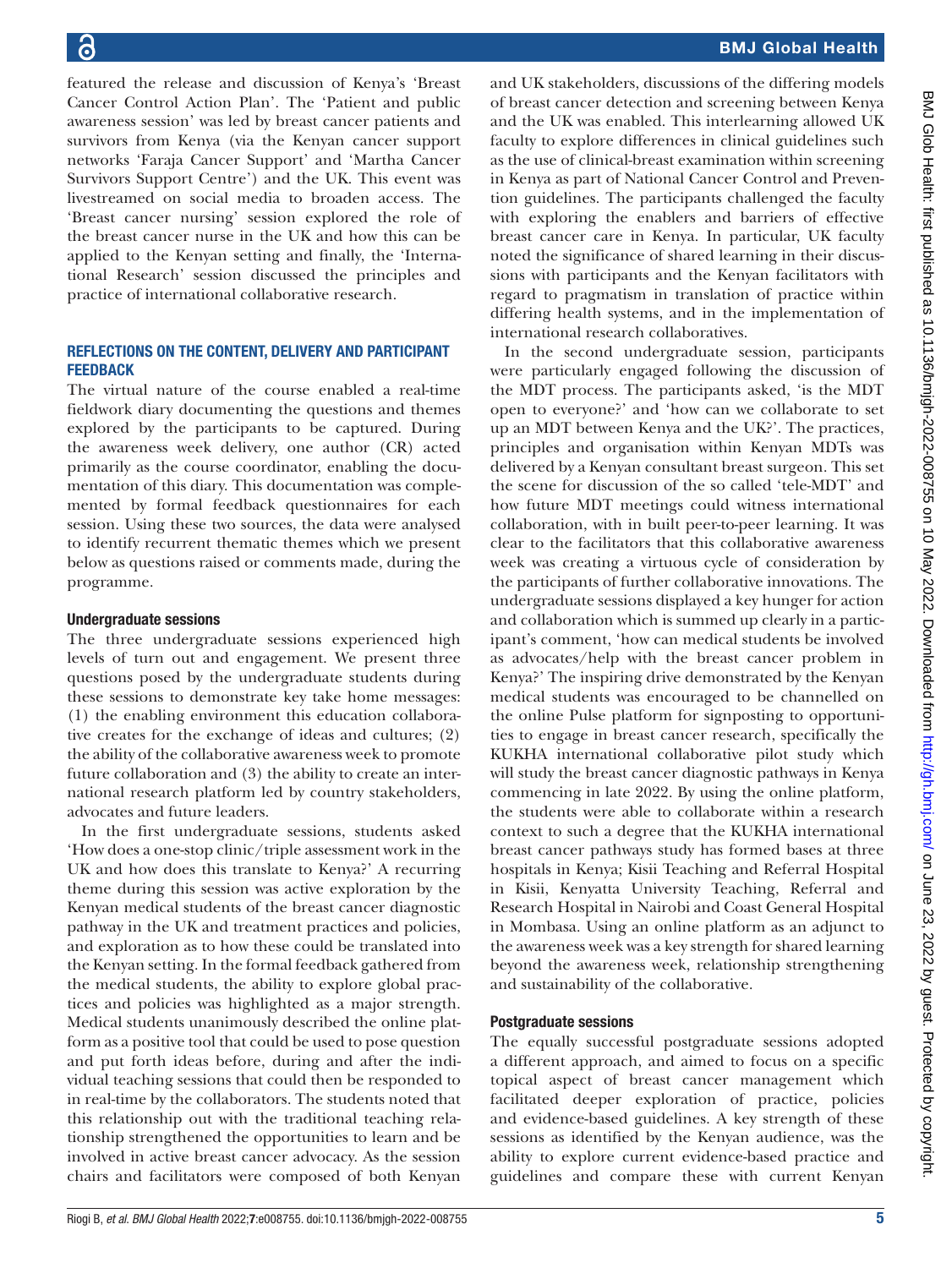#### BMJ Global Health

practice as described by Kenyan stakeholders. In the ViRCoED-modelled discussions, the benefit of discussing UK evidence-based practice was questioned by a member of the UK faculty, in fear this this might not be practical or beneficial for the Kenyan audience. This concern was dismissed by members of the Kenyan faculty - an exemplar of the vital importance of the collaborative roundtable. This is important to highlight, due to the concern of many collaborative global education programmes regarding the suitability of discussing technologies and processes not available or feasible in resource-constrained settings. It is reflective of the fact that heterogeneity exists within all health systems and that it is important to know international best practice and contextualise to one's environment. Importantly, facilitator-led discussion must also centre to what is possible and safe for patients given the context, and a faculty must be built that can deliver this pragmatism. This learning was bidirectional, with the UK faculty discovering the barriers to application of international guidelines in real-world practice in LMICs, and increasing awareness of the global health challenge of breast cancer. Similarly, to the undergraduate sessions, each postgraduate session ended in unprompted discussion of the need for future collaborative research.

#### Patient and public awareness session

The patient and public awareness session was available to all members of the public and was livestreamed on Facebook and contributing NGO websites. This comprised a 'lay' breast cancer education talk given by both a Kenyan clinician and a UK clinician firmly invested in the understanding of global breast cancer practice. This summarised the themes of the three undergraduate sessions and was delivered to ensure that the messages were clear and relatable to the 'patient and public' audience. This was followed by short talks given by five breast cancer survivors from Kenya and one from the UK. As part of the advice by the patients and survivors at the ViRCoED roundtable, it was agreed that this session would be nonstructured to allow for the Kenyan audience to ask any questions they felt appropriate. The ViRCoED engaged NGOs and Kenyan stakeholders involved in addressing the myths and misconceptions of breast cancer in Kenya.

The involvement of patients and patient advocates broke down a perceived barrier and power dynamics between those in the 'clinical-world' and those in the 'general public'. The session commenced with numerous questions asking, 'is breast cancer a death sentence?' Anticipating this misconception from the ViRCoED roundtable, the cancer support charities had volunteered breast cancer survivors at various post-treatment stages—1year, 5 years and 10 years. The patients were able to address this misconception and shared their experiences of their journey. Another prominent misconception raised was 'is breast cancer sexually transmitted?' Several participants highlighted that this belief may lead to women avoiding medical attention and to them subsequently becoming outcasts within the community.

In a specific example, a member of the forum detailed that her husband had abandoned her due to this belief, which had further compounded the financial constraints to seeking breast cancer treatment. This experience was echoed by other women in the forum. The success in dispelling these myths for participants in this session was largely due to the Kenyan survivors' narratives. We suggest that future education collaboratives should look to build on this example and should aim to include patients/survivors to deliver important public health messages. There is a clear need to circumvent misconceptions and encourage access to standard care pathways, which may be driven by an apprehension or mistrust towards medical professionals. This was a powerful addition to the KUKBCAW programme, and by displaying a joint effort, unified the voices of clinicians and patients. Clearly, our collaborative only reached a small minority of the population and we believe this session highlights the need for public health campaign programmes in addressing the breast cancer challenge in Kenya.

#### RESOURCES, SUSTAINABILITY AND TRANSLATABILITY

Due to the extent, scope and complexity, the Breast Cancer Awareness Week required significant human, financial and technical resources. We detail these to inform the sustainability of this endeavour as well as the translation of this format to future collaboratives within global health.

To ensure coordination of the team, smooth running of the ViRCoED model, event registration, set up and execution, this endeavour required dedicated healthcare professionals committed to addressing the global health challenge of breast cancer. Although there were three core members (BR, CR and RD) overseeing the processes above, this was co-led by all collaborating faculty and required a dedicated coordinator (CR) who in this instance was an academic trainee working within the National Health Service/Health Education England academic foundation programme. Due to the 'good-will' of the faculty, minimal financial resources were required and instead were used to enable Kenya medical students' participation, by fully subsidising the internet data costs, as well as funding the technical resources required for the collaborative such as fully licensed zoom accounts and cloud-based data collection systems. Future collaborations should carefully plan resources to ensure sustainability and translatability of any future educational endeavours.

#### REFLECTIONS ON STRATEGY AND APPROACH

We demonstrate the utility of the ViRCoED roundtable for the design and implementation of a collaborative education/awareness-building programme which champions the exchange of ideas and cultures and promotes a virtuous cycle of future collaboration both in an educational and research context. Further, we have evidenced the ability to use an online educational platform which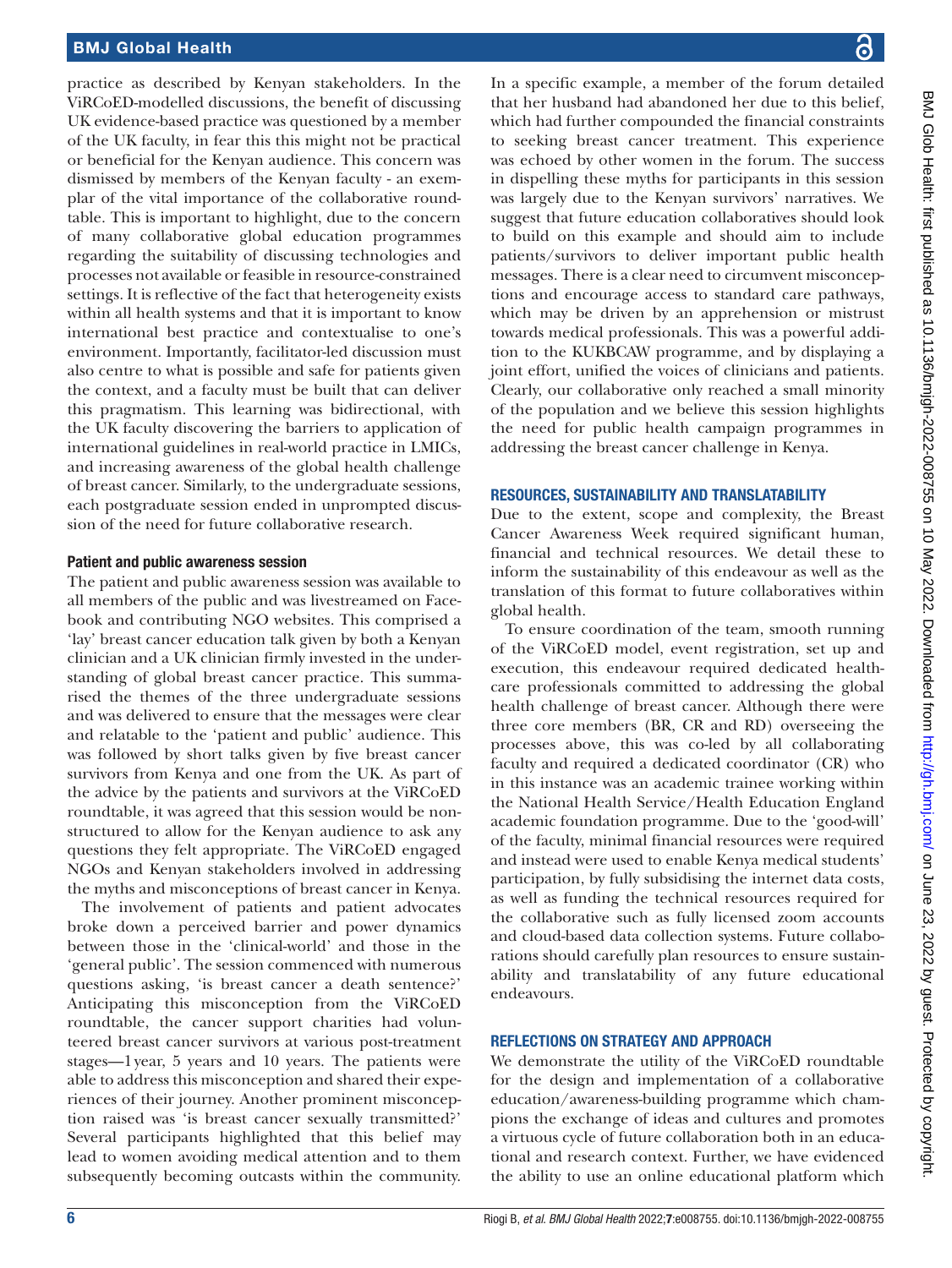engages stakeholders from Kenya and the UK. The programme saw a high turn out with high levels of engagement and reported satisfaction in follow-up surveys.

The ViRCoED roundtable was used to disrupt the typical power imbalances seen in global health curricula design, however, we did not expect to reach 'equal' status for all collaborators.<sup>[32](#page-8-20)</sup> This constitutes a perennial limitation of global health curricula collaboratives and deeply entrenched power capitals. Despite the commitment to collaboration between the Kenyan and UK stakeholders with leadership by the Kenyan stakeholders, this remained challenging. This limitation exists within the collaborative due to the power capitals such as differences in professional and academic prestige, experience of curricula design, experience within a global health context, remuneration and job security and indeed a perception of advanced disease-specific expertise in those practicing in advanced health systems. Thus, these particulars may have contributed to the perpetuation of power imbalances however still yielded a productive 'Awareness week' which was primarily designed, implemented and owned by Kenyans with direct and lived experience of breast cancer. We believe the practice paper highlights that recognition and discussion of power dynamics at the onset of collaborations is vital to dismantling these power dynamics and ensuring an effective and equitable use of knowledge. We also suggest that the demonstration of power equity in the curriculum delivery (not formally investigated in feedback, however) between Kenyan and UK faculty, led to an appreciation of local expertise by those participating in the week.

Technological resources presented a challenge throughout the process. In ViRCoED roundtable, there were technical challenges with regard to reliable internet connections, and the ability to participate given other competing commitments. These were addressed by having more than one ViRCoED roundtable. Further, due to these challenges faced by some, we asked that presentations were prerecorded, in the event that a speaker could not establish reliable internet connection to deliver a live talk. However, no speaker was unable to attend due to technological challenges, and only one could not establish consistent connection which was addressed by sharing the recorded presentation. Technological constraint was also a reason for engaging the THET and using their online platform 'Pulse', which uses a low-bandwidth and is specifically designed to address these constraints in education collaboratives.

Third, prior to the COVID-19 pandemic, this programme was to be in-person and using a virtual delivery as an adjunct. Unfortunately, due to travel restrictions, we had to use a fully virtual means of delivery. The main limitation of this method is the inability to teach and observe clinical examinations reliably and effectively. We were unable to teach breast examination which was seen as a limitation of this programme. However, the delivery of a fully virtual 'Awareness Week' provides evidence for the success of other such virtual programmes, which

enable broader reach and participation with minimal resources and low environmental impact, particularly important within the context of international collaboration. Deliberate in country investment in supporting these platforms will contribute to sustainability of these models. The final limitation was that the KUKBCAW was conducted in English. The official languages of Kenya are English and Swahili. During subsequent international research collaboration discussions, medical students discussed the possibility of the electronic databases being in both English and Swahili. Future research and initiatives as part of the KUKHA will seek to overcome this limitation by providing both primary Swahili discussions and Swahili translations.

#### **CONCLUSIONS**

The KUKBCAW provides a platform, precedent and playbook to guide professionals from other specialties in the design and implementation of similar global collaborative ventures, with minimal cost and efficient and balanced collaboration while dismantling typical power dynamics seen in international global health collaboratives. We have evidenced the utilisation of the ViRCoED roundtable model to ensure Kenyan stakeholder design, implementation and ownership of a breast cancer global health curricula. We have used this approach to continue to advocate for global health curricula design change, so that those with lived experiences of global health challenges in their contextualised professional and personal environments are given leadership, reward and ownership of their curricula, to ensure knowledge is used equitable, efficiently and effectively and further to highlight breast cancer as a global heath priority.

Twitter Rajiv V Dave [@RVDSurgeon](https://twitter.com/RVDSurgeon)

Acknowledgements We acknowledge the contributions of the clinical faculty and patient representatives involves in the codesign and codelivery of the programme including Dr Maryam Badway, Dr Indrani Bhattacharya, Dr Keith Brennan, Professor Ged Byrne, Miss Leena Chagla, Dr Daniel Ojuka, Mr Dayalan Clarke, Miss Denise Coates, Professor Charlotte Coles, Professor Richard Cowan, Miss Kathryn Ellis, Miss Hiba Fatayer, Dr Toral Gathani, Mr Ashu Gandhi, Dr Victoria Harmer, Mr Ciaran Hollywood, Dr Sacha Howell, Dr Eric Hungu, Dr Aidah Kenseko, Professor Cliona Kirwan, Miss Anne Korir, Dr Trupti Kulkarni, Miss Ruth James, Dr Suzanne Johnson, Miss Jane Macaskill, Professor Jana Macleod, Mr Yazan Masannat, Miss Juliet Mbugua, Dr Karen Mbaabu, Dr Angela McLigeyo, Ms Masinde Muliro, Professor Alice Musibi, Dr Hilda Mubisi, Dr Helen Musau, Dr Moki Mwendwa, Dr Rose Ndumia, Mr Danson Njenga, Dr Njoki Njiraini, Dr Priscilla Njenga, Dr Mary Nyangasi, Dr Raymond Oigara, Miss Judygrace Ombati, Dr Marilynn Omondi, Dr Jesse Opakas, Mr Marek Ostrowski, Miss Claire Robinson, Dr Shahin Sayed, Professor Ronald Wasike, Ms Pamela Were and Professor Russel White.

Contributors The article and initiative was conceptualised by BR, CR, MM and RVD who secured support from the Kenya-UK Health Alliance and set up research and writing team. All authors contributed equally to manuscript writing, revisions and final approval. All authors took full responsibility for the contents of the article.

Funding The authors have not declared a specific grant for this research from any funding agency in the public, commercial or not-for-profit sectors.

Competing interests None declared.

Patient consent for publication Not applicable.

Provenance and peer review Not commissioned; externally peer reviewed.

Data availability statement All data relevant to the study are included in the article or uploaded as online supplemental information.